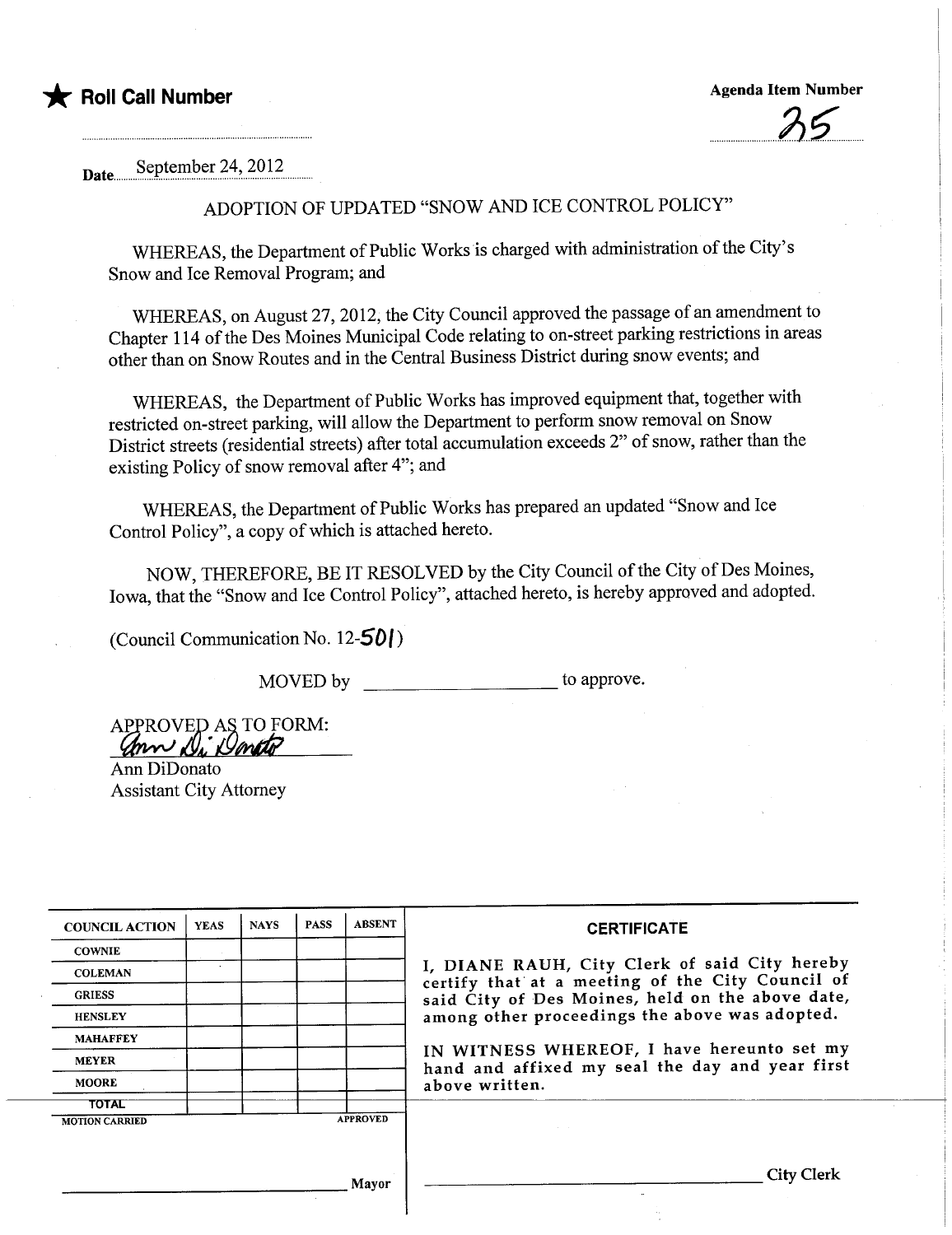# CITY OF DES MOINES SNOW AND ICE CONTROL POLICY

### September 24. 2012

The purpose of this policy is to define and outline snow and ice control priorities and service levels as established by the City of Des Moines. This policy supersedes all previously written documents or unwritten policies of the City of Des Moines regarding snow and ice control.

#### IN GENERAL

The intent of establishing the City of Des Moines Snow and Ice Control Policy is to provide a uniform understanding of the priorities and service levels used to manage snow and ice-related street conditions. Each winter storm has unique characteristics. Climatological factors such as storm intensity and duration, wind, temperature, and moisture content affect the total amount of snow/ice accumulation and influence the methodology used to manage the resulting snow and/or ice-related street conditions.

The Department of Public Works endeavors to maintain adequate traction for public safety and public transportation vehicles and for private vehicles properly equipped for winter driving conditions and properly operated. This does not mean bare, dry pavement should be expected after each snowfall. Furthermore, this does not mean the streets will be free of ice and snow. Winter driving in Iowa involves the risk of slippery conditions.

Three classifications of streets have been established for the purpose of determining priorities and service levels. The following classifications are listed in priority order:

- Class 1. Snow Routes and hospital access streets.
- Class 2. Central Business District (CBD), which includes the CBD streets.
- Class 3. Snow Districts, which include residential streets and other areas outside of the CBD exclusive of Snow Routes and hospital access streets.

### lEVEL OF SERVICE

#### Class 1

Streets within this classification are identified on Snow Route maps. Chemicals and/or abrasives may be applied to the surface of these streets upon determination by the Public Works Director or her/his designee that snow and/or ice exists throughout the City. Plowing may commence on these streets when the accumulation of snow on the street itself exceeds one inch. This street accumulation is generally independent of the snowfall amount due to climatological conditions, traffic considerations, and the application of chemicals to melt the snow and ice. Streets in this classification may generally be plowed from curb to curb before plowing proceeds to Snow Districts.